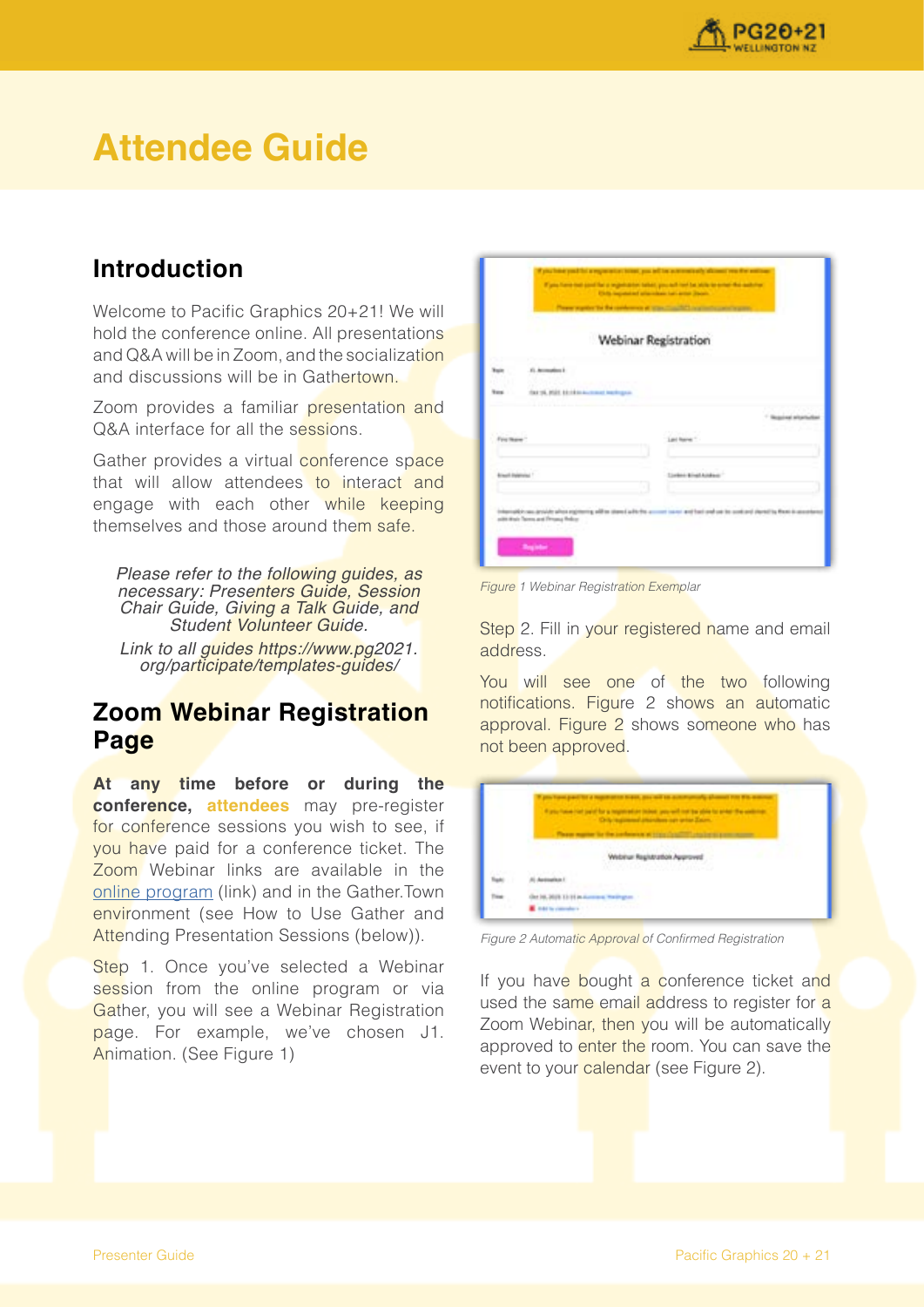



Figure 3 Notification if you have not yet registered for the conference



Figure 4 Snapshot of the Pacific Graphics 20+21 Virtual Space



**Figure 5 Login notification** 

If you have not registered for the conference, then you will not be allowed to enter any sessions.

If your registered email address is not working. please contact [localcommittee@pg2021.org](mailto:localcommittee@pg2021.org) to fix this immediately.

If you wish to register, please go to [https://](https://pg2021.org/participate/register) [pg2021.org/participate/register](https://pg2021.org/participate/register)

## **Gather.Town**

The rest of this quide will focus on the Gathertown environment for Pacific Graphics  $20+21$ .

#### Access and Login

**At any time before or during the conference**, you can access the virtual socialisation space, Gather.Town:

• [https://gather.town/app/](https://gather.town/app/GEJPI5vneJ2DLgqn/Pacific%20Graphics%202021) [GEJPI5vneJ2DLgqn/Pacific%20](https://gather.town/app/GEJPI5vneJ2DLgqn/Pacific%20Graphics%202021) [Graphics%202021](https://gather.town/app/GEJPI5vneJ2DLgqn/Pacific%20Graphics%202021)

Click "Join the Gathering", after adjusting your avatar (see How to Use Gather below).

**Important: You must use the same email address that you used to pay for a conference ticket.**

If this is your first-time using Gather, you will see a message like in Figure 5 (left).

If you would prefer to use a different email address, or you have trouble accessing the space, please contact [localcommittee@](mailto:localcommittee@pg2021.org) [pg2021.org.](mailto:localcommittee@pg2021.org)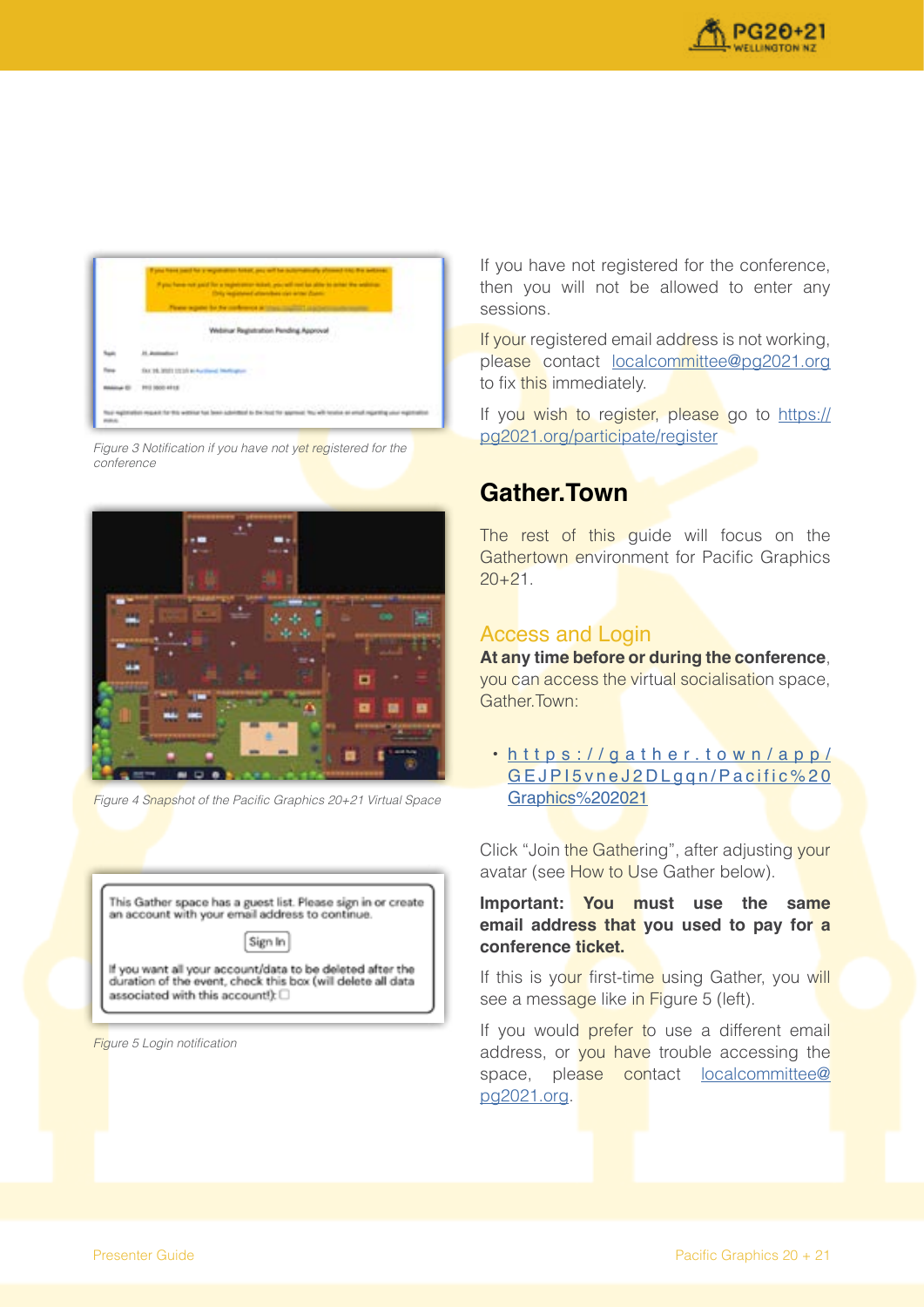

#### How to Use Gather

Once you have signed in, you will be prompted to make your own avatar. Feel to customize your avatar.

Gather also has simple user interface with keyboard control. Please see the [Gather Guide](https://support.gather.town/help/movement-and-basics) (link) for more information. In short:

- Move Avatar: Use the arrow keys to move your avatar
- Interact with Objects: Press the 'x' key to interact with glowing objects.

Also, feel free to ask one of our student volunteers at the information booth in the main foyer (see Figure 6). Student Volunteers have names that begin with "SV". (see Figure 6).



**Figure 6 Information Desk in the Main Foyer** 

## Attending Presentation Sessions

You can attend presentations (keynotes, featured sessions, opening and closing ceremony, and talks) by either 1) accessing the Zoom link directly (through the pg2021. org website) or 2) via the Gathertown presentation rooms (see Figure 8).

Check the [online program](https://www.pg2021.org/programme/overview/) (link) to determine which Track you wish to attend. Track A or Track B. Please go to the digital seating area in the applicable Gathertown presentation room (Track A or Track B), and press "X" to join the associated Zoom session, or go to the [Pacific Graphics website](https://www.pg2021.org/programme/overview/) (link) and click the Zoom link directly.

All presentations and Q&A will be on Zoom. There will be a chance for informal discussions after each session in Gathertown in a dedicated area to the side of the stage (left for Track A, right for track B) (see figure 9 for details). All socialization and subsequent discussions will be on Gathertown.

#### $O&A$

After all speakers have presented during their session, there will be a 15-minute joint Q&A session on Zoom followed by a discussion period in Gather (see Post-Presentation).

There are two options if you have a question for an author:

- 1.you can type it into the Zoom Q&A box to have the Session Chair read
- 2.you can raise your hand and ask your question yourself.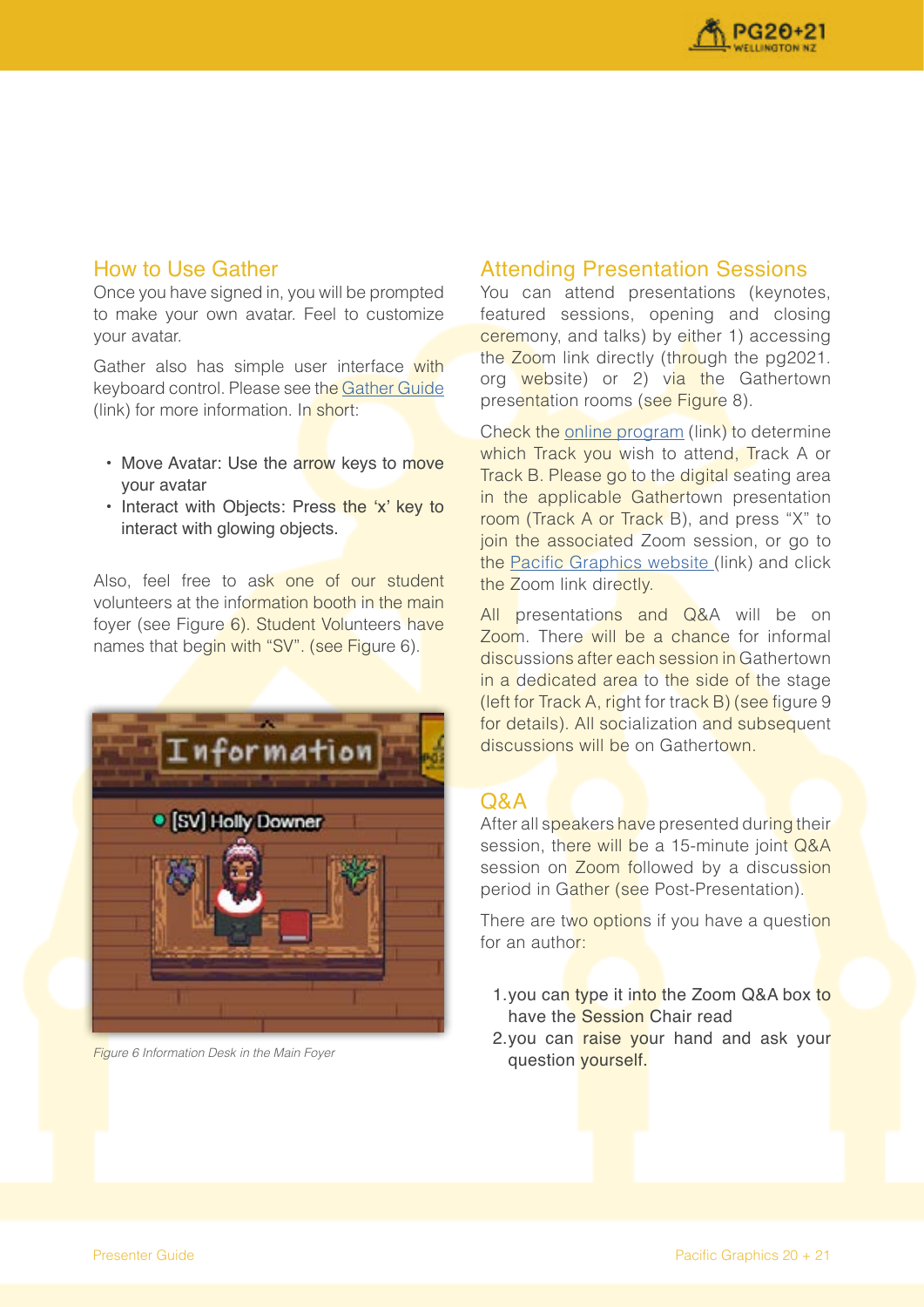

Remember to say which author you're addressing your question.

The presentation rooms are located at the north end of the conference venue (see Figure 4).

There are three rooms: Presentation Room (Track A), Presentation Room (Track B), and Reception Room. Each room will have a noticeboard (see Figure 9) that contains the programme for its associated track. Press "X" when standing next to the noticeboard to view the programme.



Figure 7 Digital Noticeboard for Track B

#### Post-Presentation

After you close Zoom, you will be instructed to return to the Gather virtual space.

If you had closed your browser during the Zoom presentation session, then your browser will open to Gather.

If you had closed the Gather tab in your browser, another tab will appear with Gather.

If you left Gather open, please return to that tab in your browser.

Please go to Gather in between sessions to interact with presenters and meet other attendees. After each session, authors will be available to talk with in the lounge area to the side of the stage in the relevant presentation theatre. Socialising is an important part of conference attendance.



Figure 8 PG20+21 Presentation room. Press X to join Zoom



Figure 9 The lounge area used for informal discussions after each presentation session. This is to the side of the relevant presentation theatre.